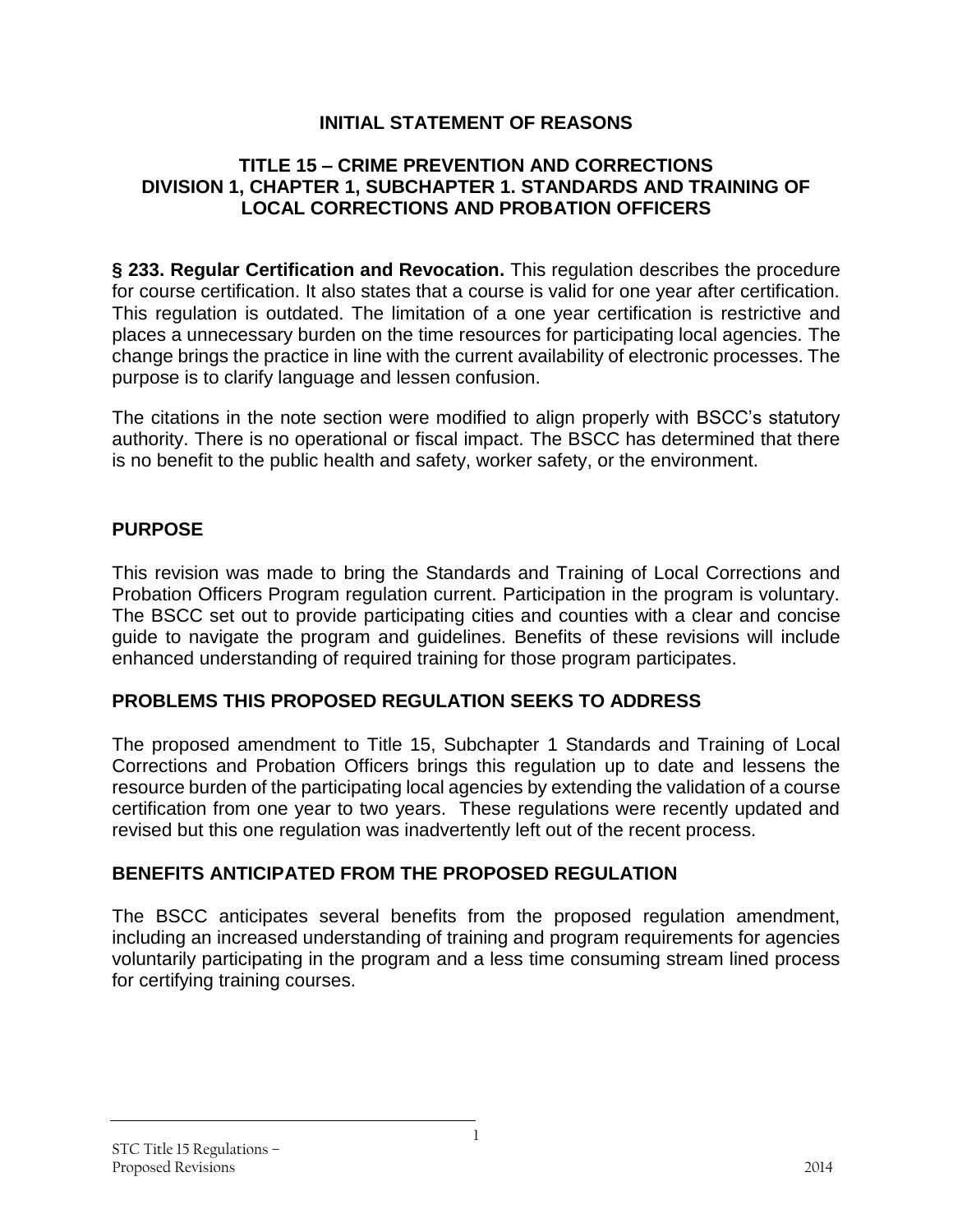## **TECHNICAL, THEORETICAL, AND/OR EMPIRICAL STUDY, REPORTS, OR DOCUMENTS.**

Except for the Authorizing Government Code (Section 15820.92-15820.926), the BSCC did not rely upon any other technical, theoretical, or empirical studies, reports or documents in proposing the adoption of these regulations.

### **REASONABLE ALTERNATIVES TO THE REGULATION AND THE AGENCY'S REASONS FOR REJECTING THOSE ALTERNATIVES.**

No other alternatives were presented to or considered by the BSCC.

#### **REASONABLE ALTERNATIVES TO THE PROPOSED REGULATORY ACTION THAT WOULD LESSEN ANY ADVERSE IMPACT ON SMALL BUSINESS.**

The BSCC has not identified any alternatives that would lessen any adverse impact on small businesses.

### **EVIDENCE SUPPORTING FINDING OF NO SIGNIFICANT STATEWIDE ADVERSE ECONOMIC IMPACT DIRECTLY AFFECTING BUSINESS.**

The BSCC has determined that, the proposed regulation would not have a significant statewide adverse economic impact directly on businesses.

### **ECONOMIC IMPACT ASSESSMENT**

### **PURPOSE**

The BSCC proposes to amend the Title 15, Division 1, Chapter 1, Subchapter 1 Standards and Training of Local Corrections and Probation Officers, Section 233 of the California Code of Regulations (CCR).

Through this amendment the following section will be implemented, interpreted and/or made specific by this proposed rulemaking: Authority: Section 6035, Penal Code. Reference: Section 6036, Penal Code.

### **THE CREATION OR ELIMINATION OF JOBS WITHIN THE STATE OF CALIFORNIA**

These regulations address the technical aspect of program participation and only affect cities and counties voluntarily participating in the program. Therefore, BSCC has determined that this regulatory action will not have an impact on the creation of jobs, but will not affect the elimination of jobs in the State of California.